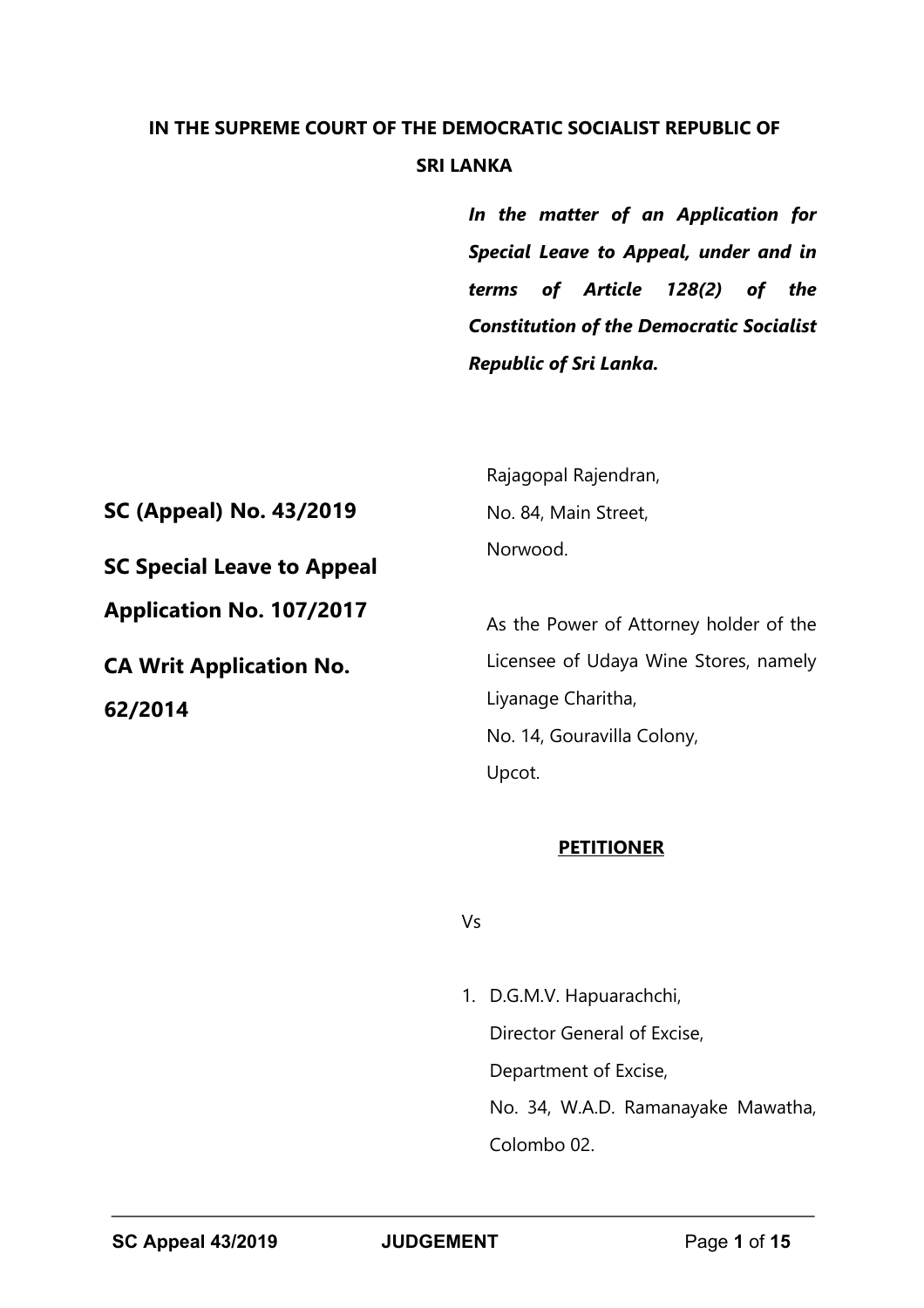2. Wasantha Dissanayake, Deputy Commissioner of Excise, No. 34, W.A.D. Ramanayake Mawatha, Colombo 02.

# **RESPONDENTS**

#### **AND NOW BETWEEN**

Rajagopal Rajendran, No. 84, Main Street, Norwood.

As the Power of Attorney holder of the Licensee of Udaya Wine Stores, namely Liyanage Charitha, No. 14, Gouravilla Colony, Upcot.

# **PETITIONER-APPELLANT**

VS

1. D.G.M.V. Hapuarachchi, Commissioner General of Excise, Department of Excise, No. 34, W.A.D. Ramanayake Mawatha, Colombo 02.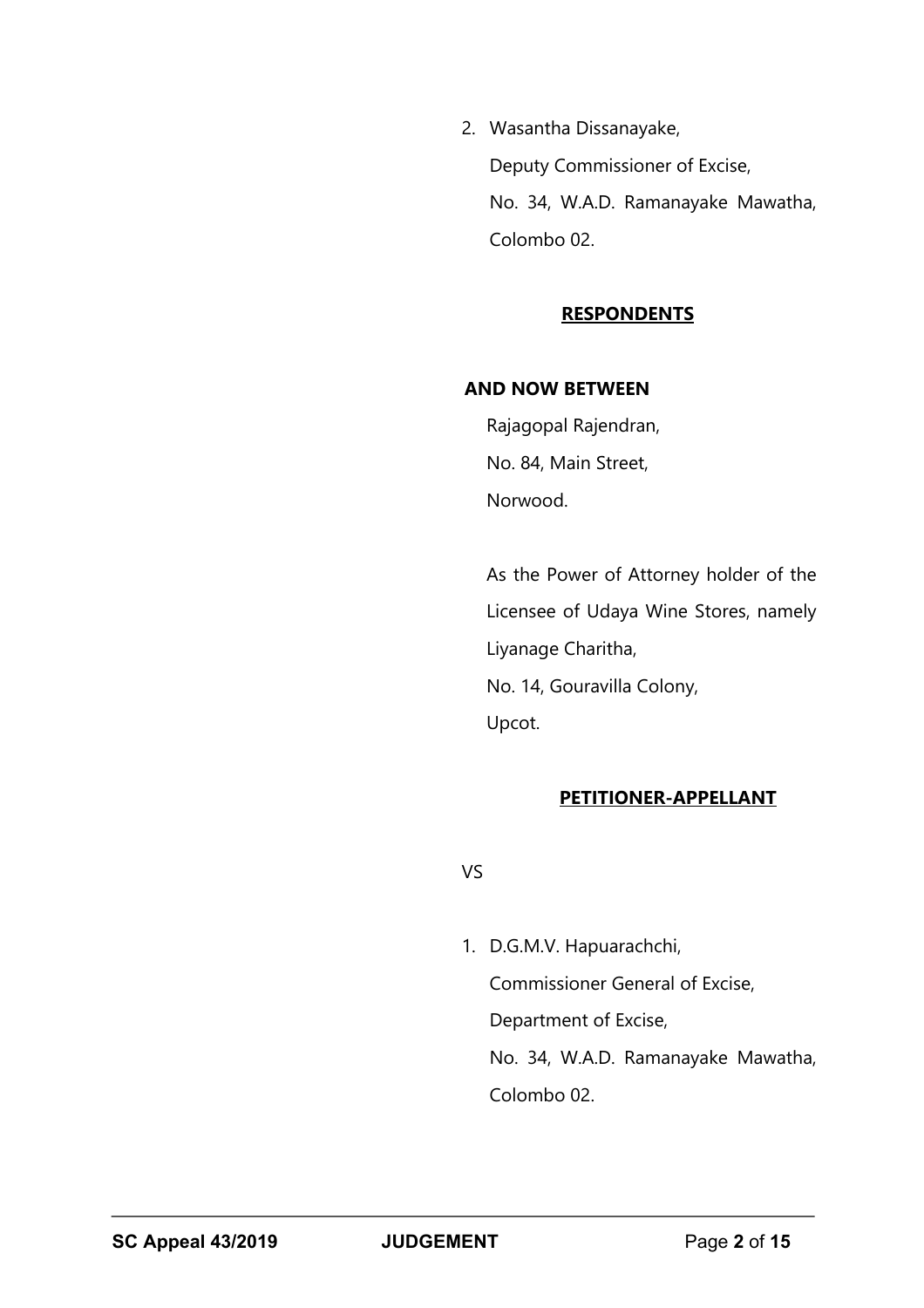L.K.G. Gunawardane,

Commissioner General of Excise,

Department of Excise,

No. 34, W.A.D. Ramanayake Mawatha, Colombo 02.

# **1A ADDED RESPONDENT-RESPONDENT**

Mrs. K.H.A. Meegasmulla, Commissioner General of Excise, Department of Excise, No. 34, W.A.D. Ramanayake Mawatha, Colombo 02.

# **1B ADDED RESPONDENT-**

# **RESPONDENT**

*Presently at*  Department of Excise, No. 33, Kotte Road, Rajagiriya.

Mrs. Ranasinghe Semasinghe, Commissioner General of Excise, Department of Excise, No. 33, Kotte Road, Rajagiriya. **1C ADDED RESPONDENT-**

# **RESPONDENT**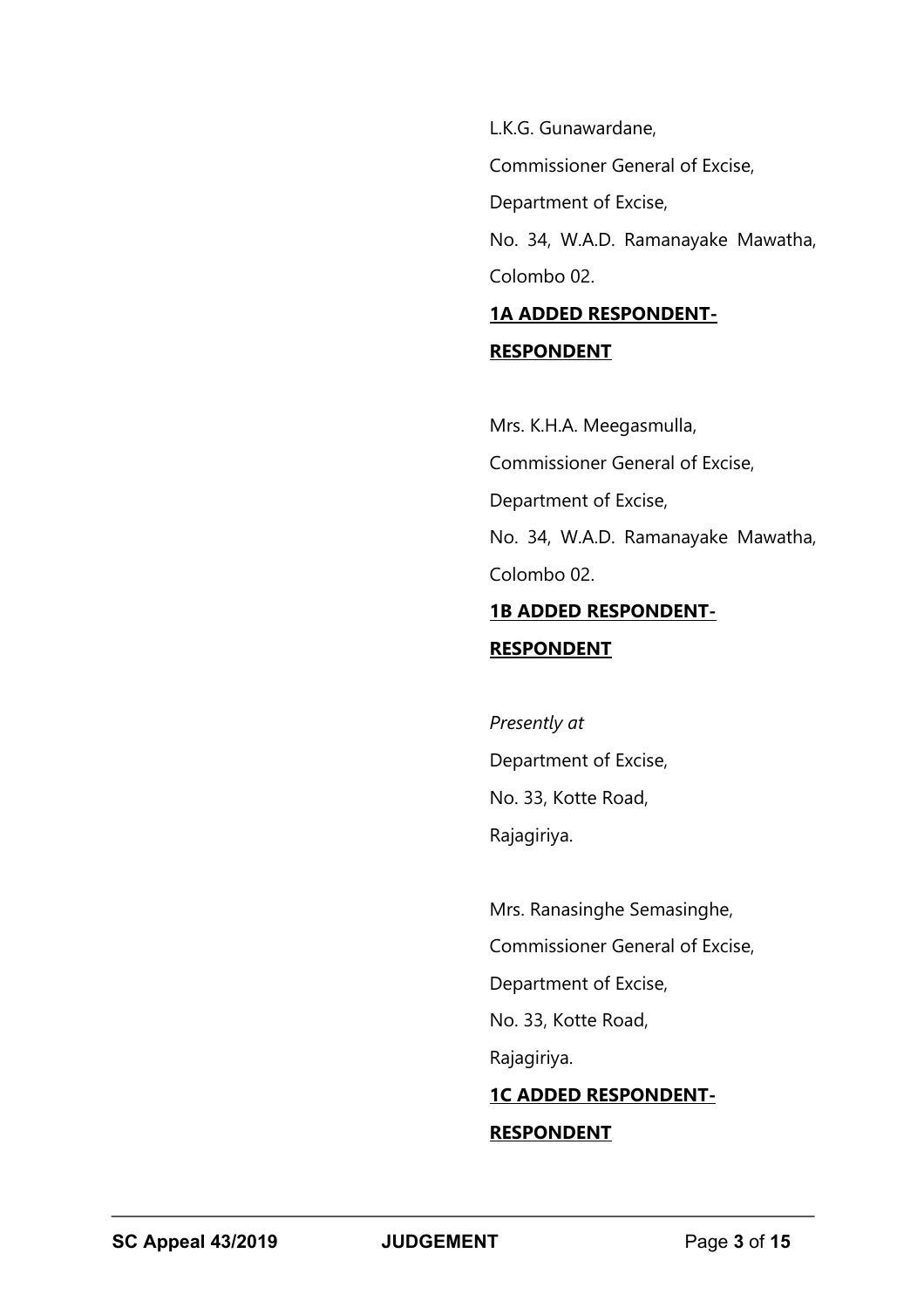2. Wasantha Dissanayake, Deputy Commissioner of Excise, No. 34, W.A.D. Ramanayake Mawatha, Colombo 02.

#### **RESPONDENT- RESPONDENTS**

# **BEFORE : B.P. ALUWIHARE, PC, J. MURDU N.B. FERNANDO, PC, J. AND S. THURAIRAJA, PC, J.**

**COUNSEL :** Sanjeeewa Jayawardena, PC with Lakmini Warusawithana instructed by Ashoka Niwnhella for the Petitioner-Appellant. Vikum de Abrew, SDSG for the Respondents- Respondents.

**ARGUED ON : 21st July 2020** 

**WRITTEN SUBMISSIONS. :** Respondent- Respondent on 7<sup>th</sup> August 2020. Petitioner -Appellant on 27<sup>th</sup> March 2019.

**DECIDED ON** : 9<sup>th</sup> July 2021

# **S. THURAIRAJA, PC, J.**

#### **The Parties**

The **Petitioner - Appellant** (Hereinafter referred to as the Appellant) in the case is Rajagopal Rajendran who claims to hold the Power of Attorney of Liyanage Charitha, the Licensee of Udaya Wine Stores. The **1st Respondent – Respondent** (Hereinafter referred to as the 1st Respondent) is D.G.M.V. Hapuarachchi who was the Commissioner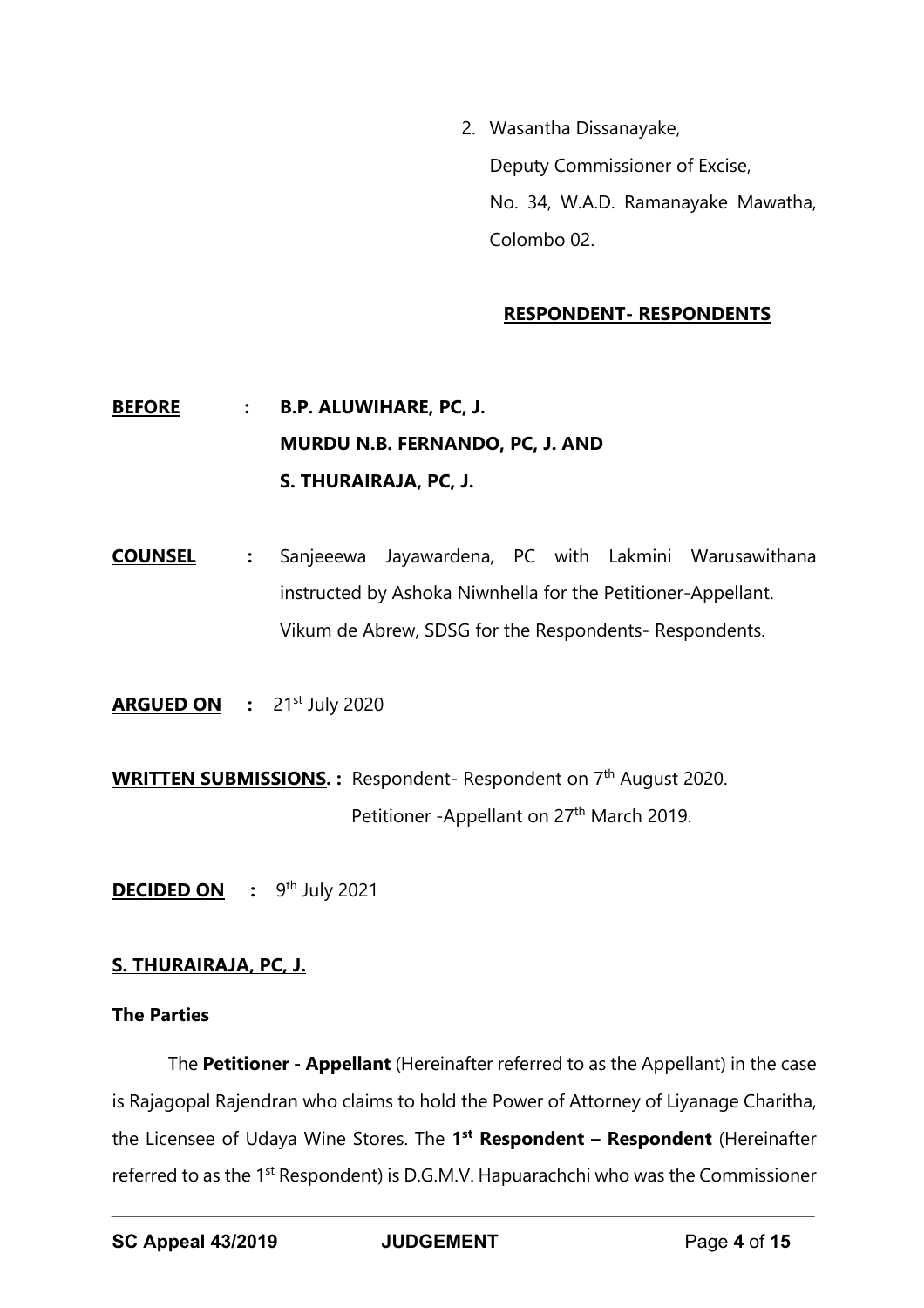of Excise at the time, whereas **1A Added Respondent - Respondent**; Mrs. K.H.A. Meegasmulla, and **1B Added Respondent - Respondent**; Mrs. Ranasinghe Semasinghe had succeeded to the position of Commissioner of Excise and **1C Added Respondent - Respondent**; Mr. Ranasinghe Semasinghe, is the current Commissioner of Excise. The **2nd Respondent - Respondent** (Hereinafter referred to as the 2nd Respondent) Wasantha Dissanayake, is the Deputy Commissioner of Excise, who had issued the purported Technical Crime Report to the said wine stores.

This is an appeal filed by the Appellant against the Order in Case No. CA/WRIT/62/2014 delivered in the Court of Appeal on 31<sup>st</sup> March 2017 in regard to an application for the issuance of writs of Certiorari and Prohibition as per Article 140 of the Constitution. The case was dismissed by the Court of Appeal observing the lack of locus standi of the Appellant on the basis that he could not have been the Power of Attorney holder of the Licensee of Udaya Wine Stores.

On 8<sup>th</sup> May 2017 the Appellant has prayed for Special Leave to Appeal before this Court as per Article 128 (2) of the Constitution requesting the Court to set aside the Order of the Court of Appeal and to grant reliefs prayed for or to remit the case back directing the Court of Appeal to hear and determine the writ applications.

On 11<sup>th</sup> February 2019 Special Leave to Appeal was granted for the following question of law,

*"For the purpose of instituting the writ application, was not the said Power-of Attorney P2 remain, in spite of the demise of Liyanage Udeni Silva and which remained unrevoked by Liyanage Charitha. " (sic)*

# **The Facts**

It is pertinent to note the facts of the case before we proceed further. The facts according to the records submitted before this Court are as follows,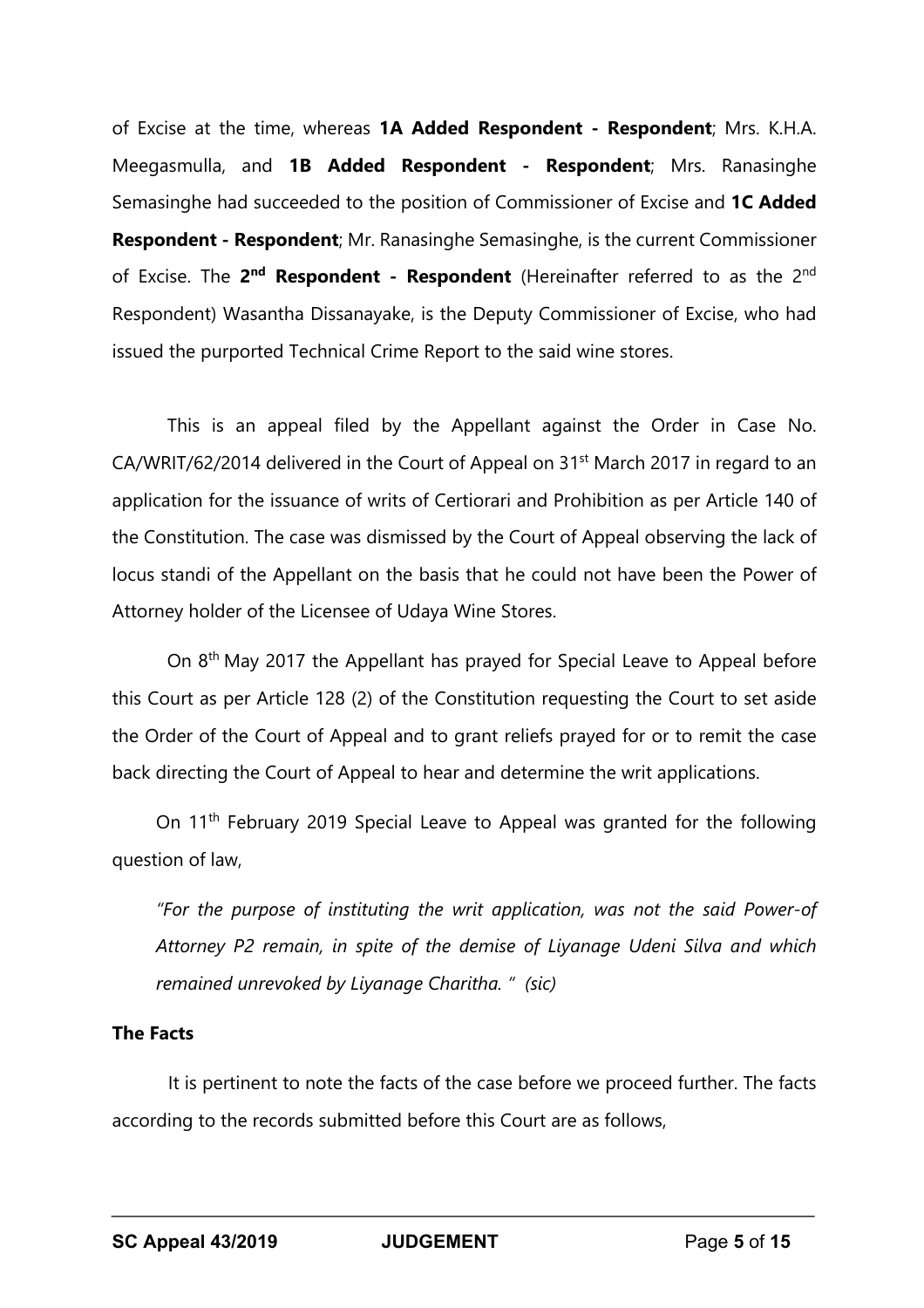Liyanage Charitha and Liyanage Udenis Silva were co-licensees of three licenses; FL-3, FL-4 and B-3 issued for the retail sale of arrack, foreign liquor and bottled toddy (not to be consumed on the premises) under the Excise Ordinance No. 08 of 1912 as amended, for Udaya Wine Stores located in No.14, Gouravilla Colony, Upcot.

On 7th November 2006 the said co-licensees granted their power and authority to the Appellant to *inter alia* conduct business activities of Udaya Wine Stores, by the Power of Attorney bearing No. 301, marked 'P2'.

However, subsequent to the demise of Liyanage Udenis Silva in or around 2010, the FL-3, FL-4 and B-3 liquor licenses were issued by the authorities in the name of Liyanage Charitha, as the sole license holder in respect of the said premises. However, it is important to note that no new Power of Attorney was issued by Liyanage Charitha to any person including the Appellant.

On the 10<sup>th</sup> February 2014, the 2<sup>nd</sup> Respondent visited the said wine stores and purchased a bottle of extra arrack along with a bottle of beer and tendered a sum of Rs. 1100/=.

During the visit, the staff who were at the premises were Iyakannu Reegan who was the salesperson and Subramaniam Mohanraj who acted as the manager. They were found to be in violation of the provisions of the Excise Ordinance and Regulations made under the Excise Ordinance, as the officer detected a 180 ml bottle filled with liquor and 120 opened bottles of Arrack packed in 10 crates.

Accordingly, a statement was recorded from the salesperson as to the said violation and later another statement was recorded from the manager, following which on 18th February 2014 the Technical Crime Report [TCR] bearing No. 27/2014 [the order marked 'X2'] was issued. The said TCR imposed a composite fee of Rs. 2,644,000/= in lieu of cancellation of the liquor license to be paid on or before 5<sup>th</sup> March 2014, a delay in remittance would result in an additional 10% fee imposing a total fee of Rs.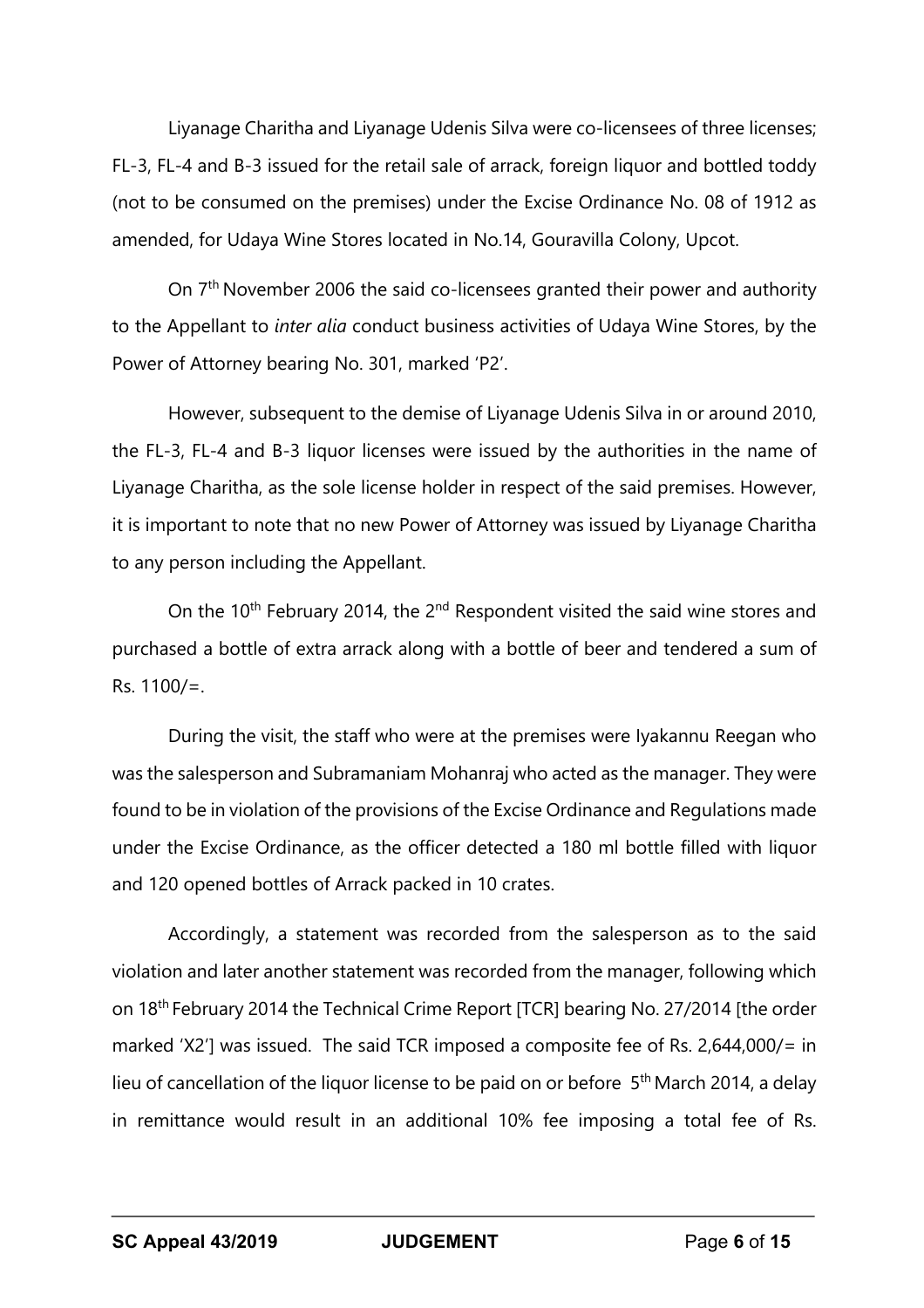2,908,400/=. However, the Appellant claimed that the actions of the Respondents were *ultra vires* in terms of Section 56 of the Excise Ordinance No.08 of 1912 as amended.

Accordingly, the Appellant instituted action as the Power of Attorney holder of Liyanage Charitha and filed a writ application bearing No. 62/2014 seeking a writ of Certiorari quashing the decision in the TCR marked 'X2' and a writ of Prohibition preventing the 2<sup>nd</sup> Respondent from acting on document marked 'X2'. The Respondents then challenged the locus standi of the Appellant for the above writ action.

As stipulated prior, as the Court of Appeal dismissed the application due to lack of locus standi of the Petitioner, and the said question of law on the validity of the unrevoked Power of Attorney marked 'P2' in the context of the death of one of its grantors has been brought before this Court.

#### **Determination of the Question of Law**

It is the contention of the Appellant that the power to institute the current action is derived from the impugned Power of Attorney bearing No. 301 signed by the then co-licensees of the said licenses; Liyanage Charitha and Liyanage Udenis Silva on 7th November 2006, despite the death of the said Liyanage Udenis Silva in 2010.

Section 2 of the Power of Attorney Ordinance No. 4 of 1902 as amended describes a Power of Attorney to include,

*"… any written power or authority other than that given to an Attorney at Law or Law Agent, given by one person to another to perform any work, do any act, or carry on any trade or business and executed before two witnesses, or executed before or attested by a notary public or by a Justice of Peace, Registrar, Deputy Registrar or by any Judge or Magistrate......"* 

Accordingly, by way of a Power of Attorney, the power and authority of the grantor attributed to the conduct specified will be conferred to the grantee giving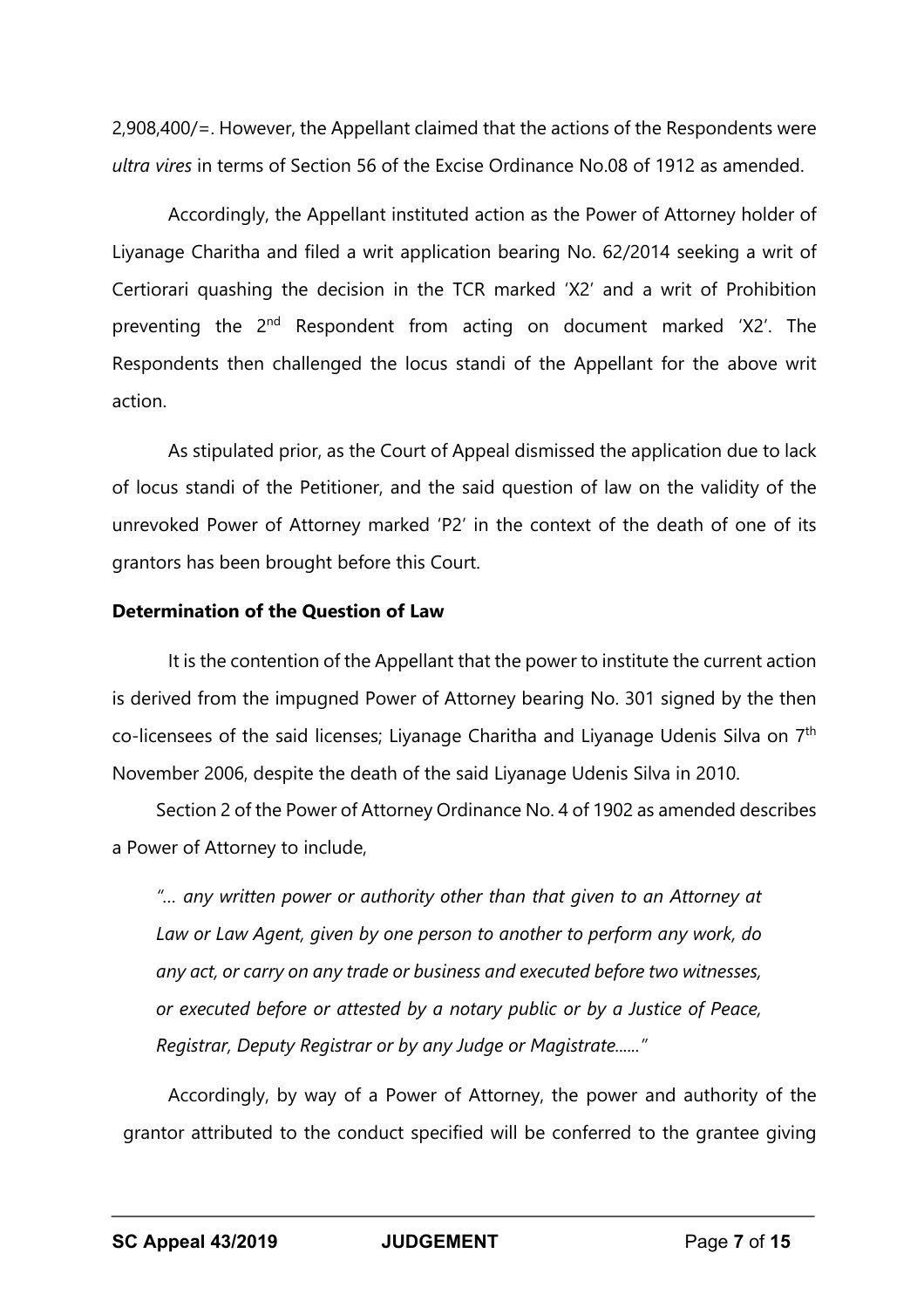him/her the power and authority to act on behalf of the grantor within the bounds of the authority specified.

In considering the Power of Attorney before this court, the first operative clause reads,

*"WHEREAS We, are carrying on the business for wine shop called and known as "Udaya Wine Stores" [hereinafter called as the said business] at No. 14, Gouravilla janapathaya, Upcot and we are duly issued with an FL 4 License by the Government Agent of Ambagamuwa [hereinafter called the said license]" (Emphasis Added)*

Further the purpose of the said Power of Attorney is stipulated as,

*"AND WHEREAS we are unable to attend all matters concerning the said business and the said license personally.*

*AND WHEREAS We are desirous of appointing some fit and proper person as our attorney to manage and transact all our business and affairs in respect of the said business and the said license." (Emphasis Added)*

In assessing the above provisions, it is apparent that the authority and power granted to the Appellant, is the authority and power of both Liyanage Udenis Silva and Liyanage Charitha arising from the said license obtained prior to 2014 in their capacity as co – licensees and co-owners of the business, prior to the death of Udenis Silva. In addition to the above purpose the joint power of the said co-licensees were given to the Appellant for the following six additional purposes,

- *1. To appear before the Commissioner of Excise on all matter connected to the said business and the said license and make necessary representation on our behalf*
- *2. To appear before the Commissioner of Labour, Labour tribunal or other any other forum in respect of all industrial disputes with the employees of the said*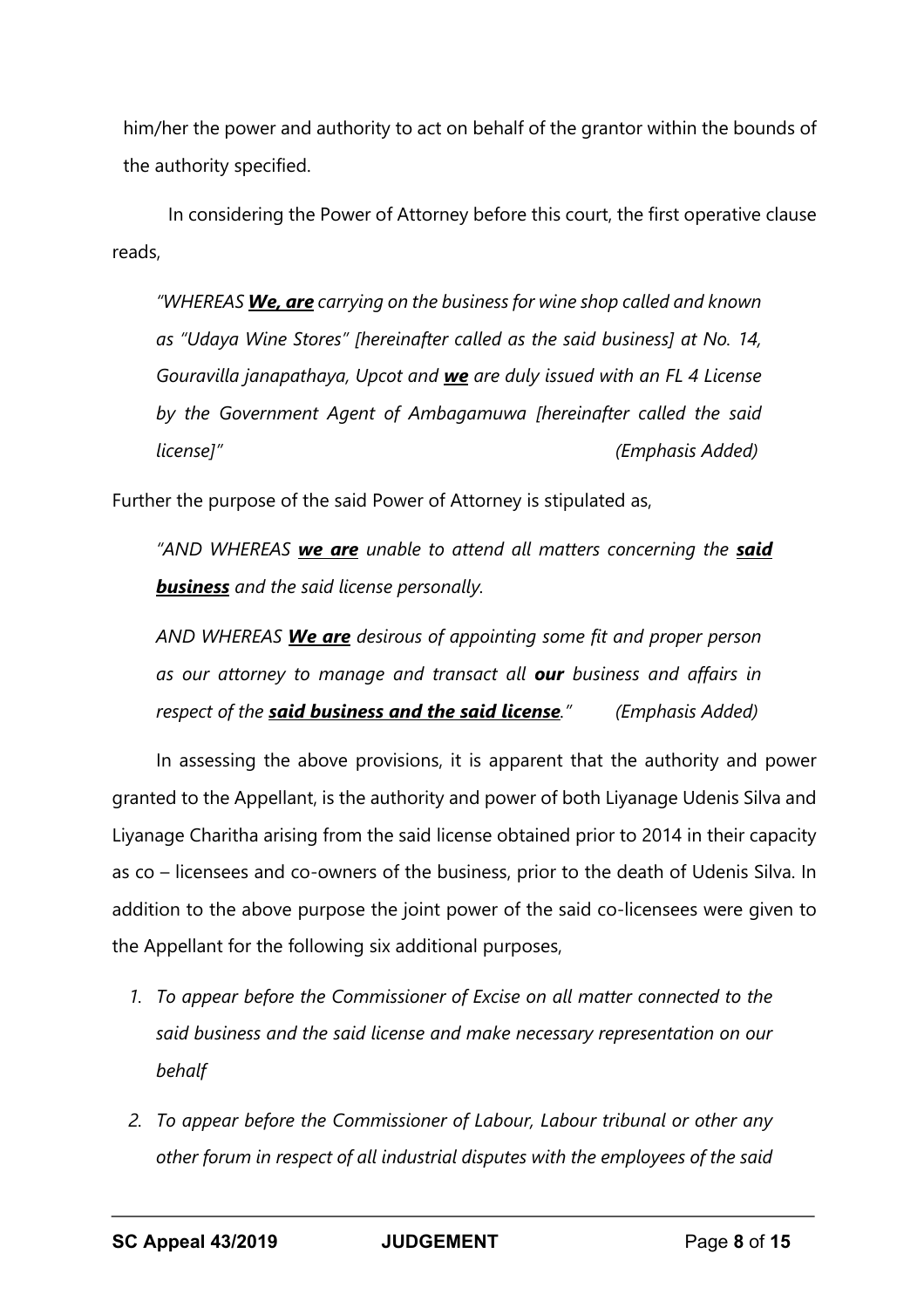*business and in matters connected with the payment of EPF ETF payments statutory or otherwise* 

- *3. To appear before the Commissioner of Inland Revenue and represent all matters connected to the said business, make payment business turnover tax, income Tax and other payments, apply for income tax clearance and attend all necessary formalities with regard to the renewal of the said license annually.*
- *4. To make representations on my behalf to all statutory provincial and local authorities in respect of the said business and the said license.*
- *5. To enter into any compromise of disputes differences concerning the said business and the said license before any of the aforementioned functionaries and authorities and to execute all necessary writings in our name and on behalf to give effect to same.*
- *6. To appear sue or answer and to receive all process in any action appeal or other judicial proceedings whatsoever in any court concerning the said business and the said license and generally to act in all such proceedings in any way in which we might if present be permitted or called on to act. "*

In light of the above, it is evident that specific powers were granted to the Appellant by the grantors in their capacity as co-licensees.

The perspective of the Supreme Court of India in this regard would be of assistance to understand the above. Abhay Manohar Sapre, J in **Tmt. Kasthuri Radhakrishnan & Ors V. M.Chinniyan & Anr 2016 SCW 609** observed the following,

*" It is well settled therein that an agent acting under a power of attorney always acts, as a general rule, in the name of his principal. Any document executed or thing done by an agent on the strength of power of attorney is as effective as if executed or done in the name of principal, i.e., by the principal himself. An agent, therefore, always acts on behalf of*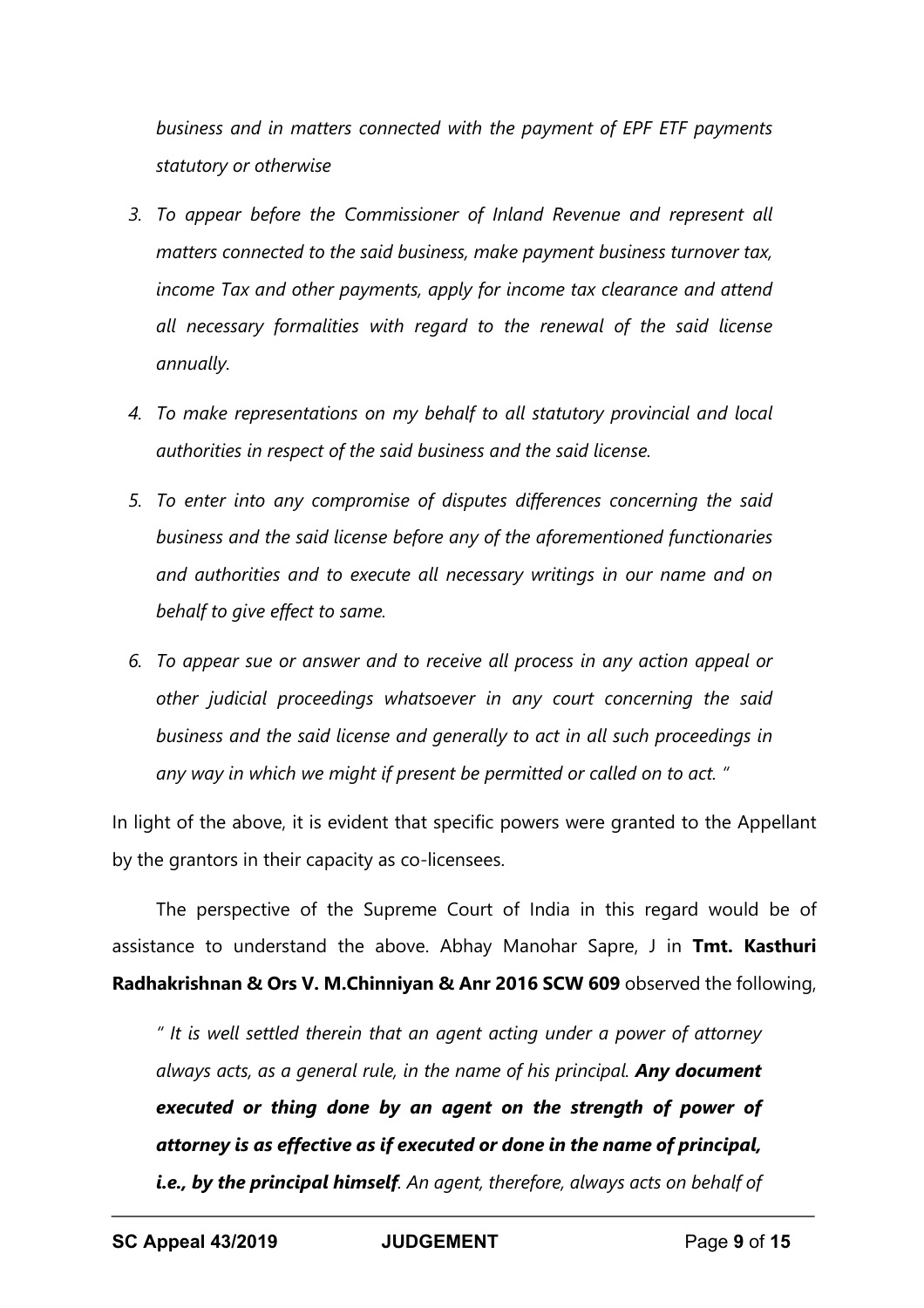*the principal and exercises only those powers, which are given to him in the power of attorney by the principal."* 

#### *(Emphasis Added)*

Accordingly, as per the Power of Attorney placed before this court, the Appellant derives his powers from both Liyanage Udenis Silva and Liyanage Charitha hence his actions shall be considered as actions authorized and done by both grantors. Actions of the Appellant prior to the death of Liyanage Udenis Silva could have been said to be authorized and valid under the Power of Attorney bearing No. 301. However, actions following the death would not be covered under the above Power of Attorney as the joint power and authority conferred to the Appellant would come to an end with the death of Liyanage Udenis Silva.

In the instant situation, the business is operating under Liyanage Charitha, who is the sole license holder in respect to the Premises. Accordingly, in order to transfer the powers and authority of the sole licensee derived from the license, a new Power of Attorney would have to be executed. Therefore, the Power of Attorney bearing No.301, will not have effect in regard to the current dispute.

In further addressing the termination of a Power of Attorney, the concept that the death of the principal or the agent terminates an agency is a well-established concept in common law. In **Garvin v Abeywardene (1923) 24 NLR 382** where a power was conferred among two agents, Bertram C.J observed,

*"Where a power is conferred among two agents, it is presumed to be conferred upon them jointly, and an act by one purporting to be an execution of that power is not a good execution. If the two agents are partners, and one partner purports to exercise title power singly as the survivor of the two, his act is none the less invalid. At the death of one of the two agents, it terminates the authority of the other. " (Emphasis Added)*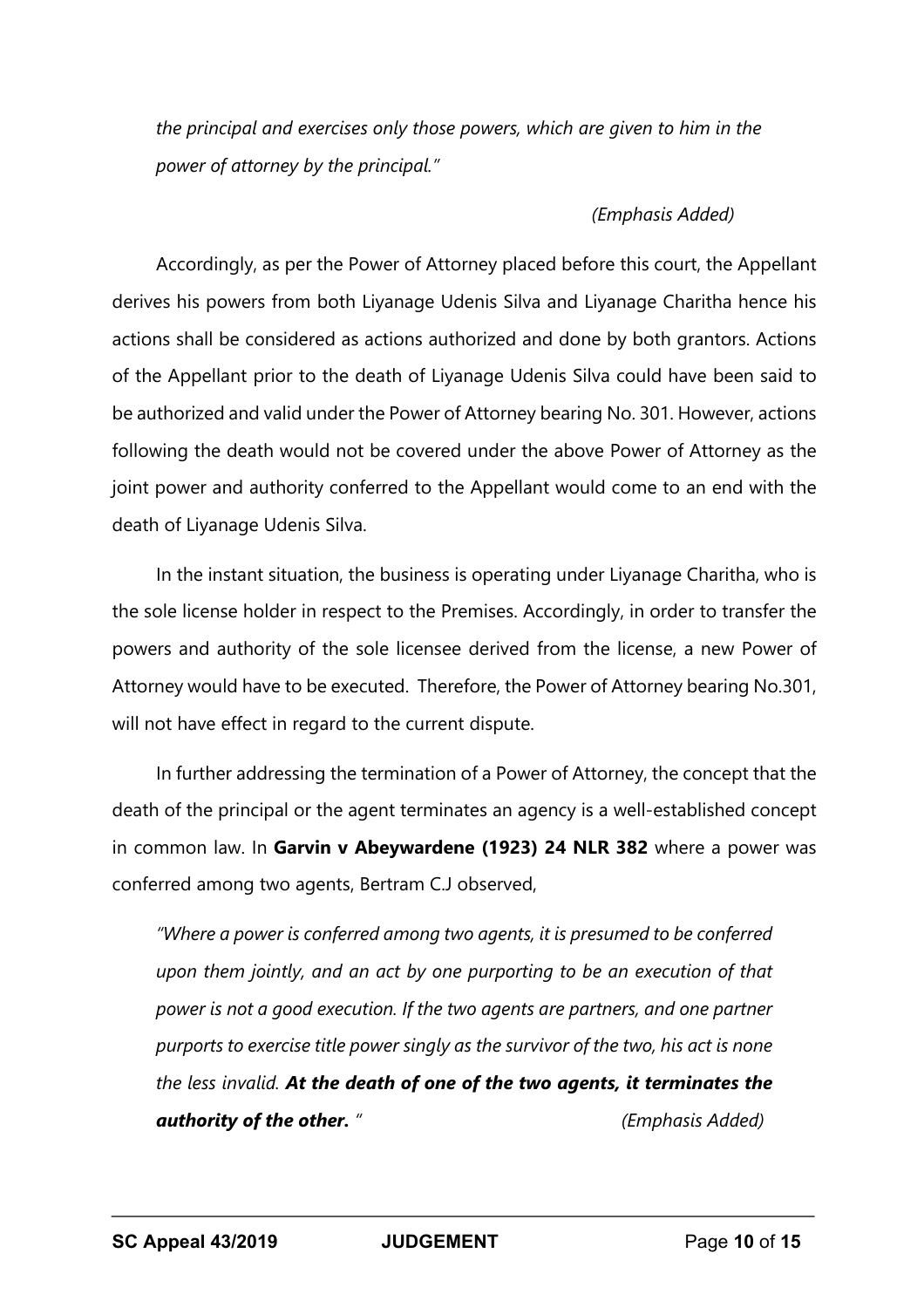Similarly, when two principals grant a certain power to an agent, it is the joint power of the two that is conferred. Especially when the grantors share the source from which the power and authority is derived. In the instant case, when the power and authority was conferred to the Appellant in 2006, the grantors of the Power of Attorney were Liyanage Udenis Silva and Liyanage Charitha who got their power from the jointly owned FL 4 license. Therefore, at the death of Liyanage Udenis Silva the joint power and authority conferred would cease to exist, terminating the Power of Attorney granted.

The Appellant in the written submission filed on his behalf refers to a statement made by the Madras High Court in **Ponnusami Pillai V. Chidambaram Chettiar 1918 Mad 279**, which also states,

*"We have in each case to determine the true intention of the parties to the contract, from the terms thereof and from the surrounding circumstances"* 

Accordingly, it is appropriate that we assess the terms of the Power of Attorney to consider the intention of the said parties. The Power of Attorney reads,

*"AND WE do hear by direct all acts which shall be had made or done by our said Attorney before he or they shall have received notice of death of any one of us or the revocation of authority contained … in these presents shall be as binding and valid to all intents and purposes as if same had taken place previous to our death or before such revocation any rule of law or equity to the contrary notwithstanding"*

# *(Emphasis Added)*

The position that the death of one grantor would terminate a Power of Attorney granted is further confirmed by the aforementioned clause of the impugned Power of Attorney. As per the clause, it is evident that the power of the principals conferred to the agent is joint (as opposed to joint and several principals) as only acts conducted during the lifetime of both grantors have been authorized. Accordingly, power and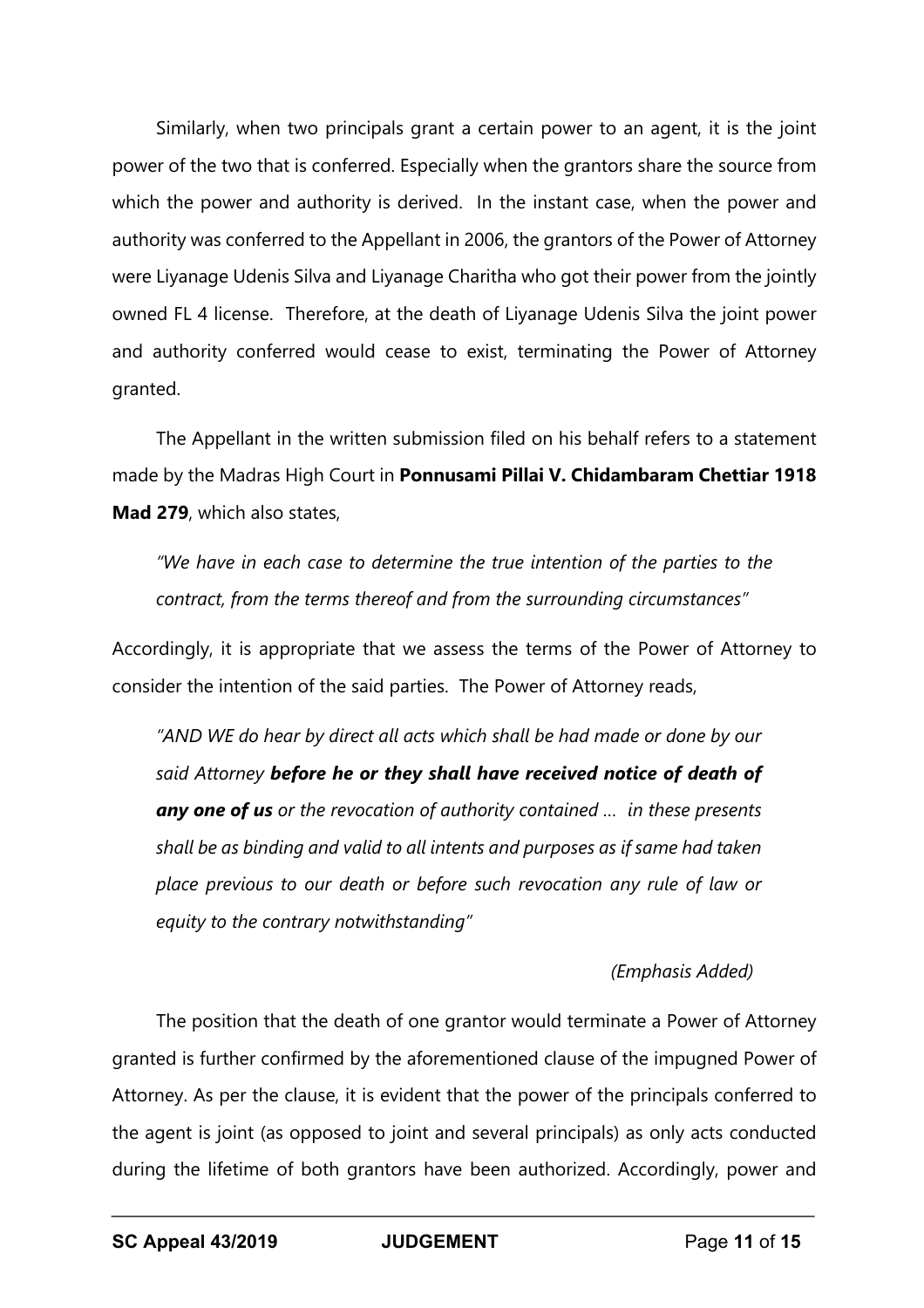authority granted by the grantors would come to an end at the death of one of the grantors.

For the completeness of this discussion, it is pertinent to observe the Non – transferability of liquor licenses, in particular the general prohibition against managing privileges derived by licenses by way of Powers of Attorney.

Section 12 of the Excise Notification No.666 of 31<sup>st</sup> December 1979, issued under the Excise Ordinance reads,

*"(a) Non-Transferability of license - manager to be approved. – No privilege of manufacture, supply or sale or any interest therein shall be sold, transferred or sub rented without the previous permission of the government agent or the excise commissioner: nor shall any agent or attorney be appointed for the management of any such privilege or for signing the counterpart agreement of any Excise license without the previous approval of the Government Agent or the Excise Commissioner. Such agent or attorney shall, in every case, be a citizen of Sri Lanka and such approval shall be given only in exceptional circumstances at the discretion of the government Agent or the Excise Commissioner*

*(b) Provided however that the preceding condition shall not apply in any case where the licensee has obtained the prior written permission of the secretary to the Ministry of Finance and Planning for the purpose."*

# *(Emphasis Added)*

The provision expressly prohibits the appointment of an agent for the management of the privileges of manufacturing, supplying, selling or any interest derived from the licenses issued to the licensee. However, under exceptional circumstances if a person is to be appointed as a Power of Attorney to manage such privileges, special provisions have been introduced under the above Section.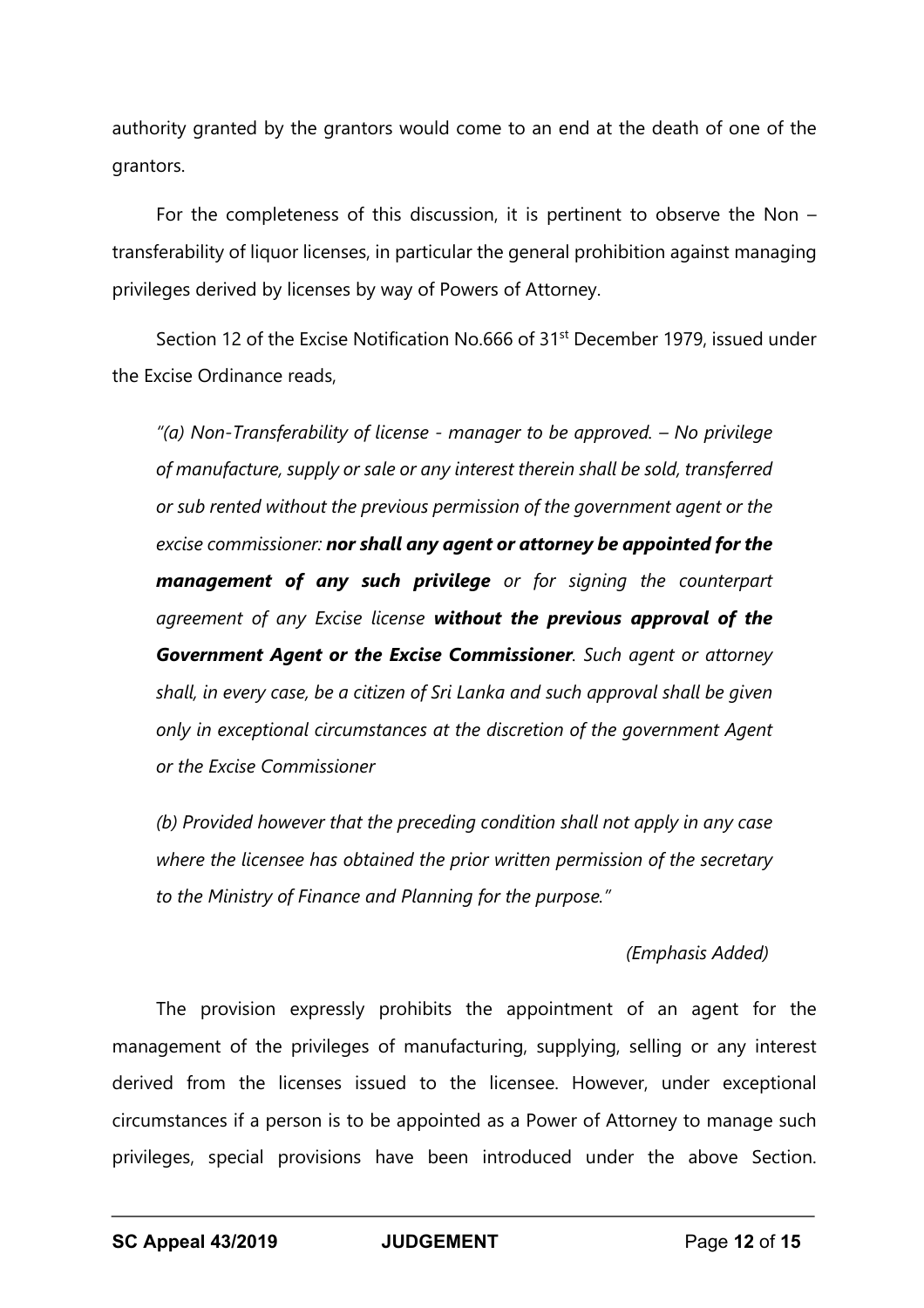Accordingly, such person could be appointed provided he/she is a Sri Lankan citizen and prior approval has been obtained from the Government Agent or Commissioner of Excise regarding such management.

In the instant case, the co-licensees at the time have given the power to manage and transact all business and affairs relating to the license to the Appellant by the Power of Attorney dated  $7<sup>th</sup>$  November 2006. The said provision of the Power of Attorney reads,

"… *as our attorney to manage and transact all our business and affairs in respect of the said business and the said license."*

However, the validity of such transfer is questionable, as there was no prior approval obtained.

The learned counsel for the Appellant attempted to show an impression of a rubber stamp belonging to the office of the Divisional Secretary on the Power of Attorney marked 'P2X' and submitted to Court that the same amounts to an approval of the Divisional Secretary. However, considering that such approval is given only in exceptional circumstances it is highly unlikely that a mere rubber seal could amount to an approval. Further, Section 12 (b) reproduced above, provides "*prior written permission of the secretary to the Ministry of Finance and Planning"* as an exception to Section 12 (a). Accordingly, considering the above, it could be implied that the approval of a Government Agent or the Excise Commissioner ought to be given in writing rather than by way of a mere rubber stamp on a Power of Attorney.

Therefore, it is observed that, the licensees are in violation of the said provision. Nevertheless, Udaya wine stores cannot be managed by an agent appointed by way of a Power of Attorney as the court is not satisfied that prior approval of a Government agent or the excise commissioner was obtained as required by Section 12 of the Excise Notification No.666 of 31st December 1979.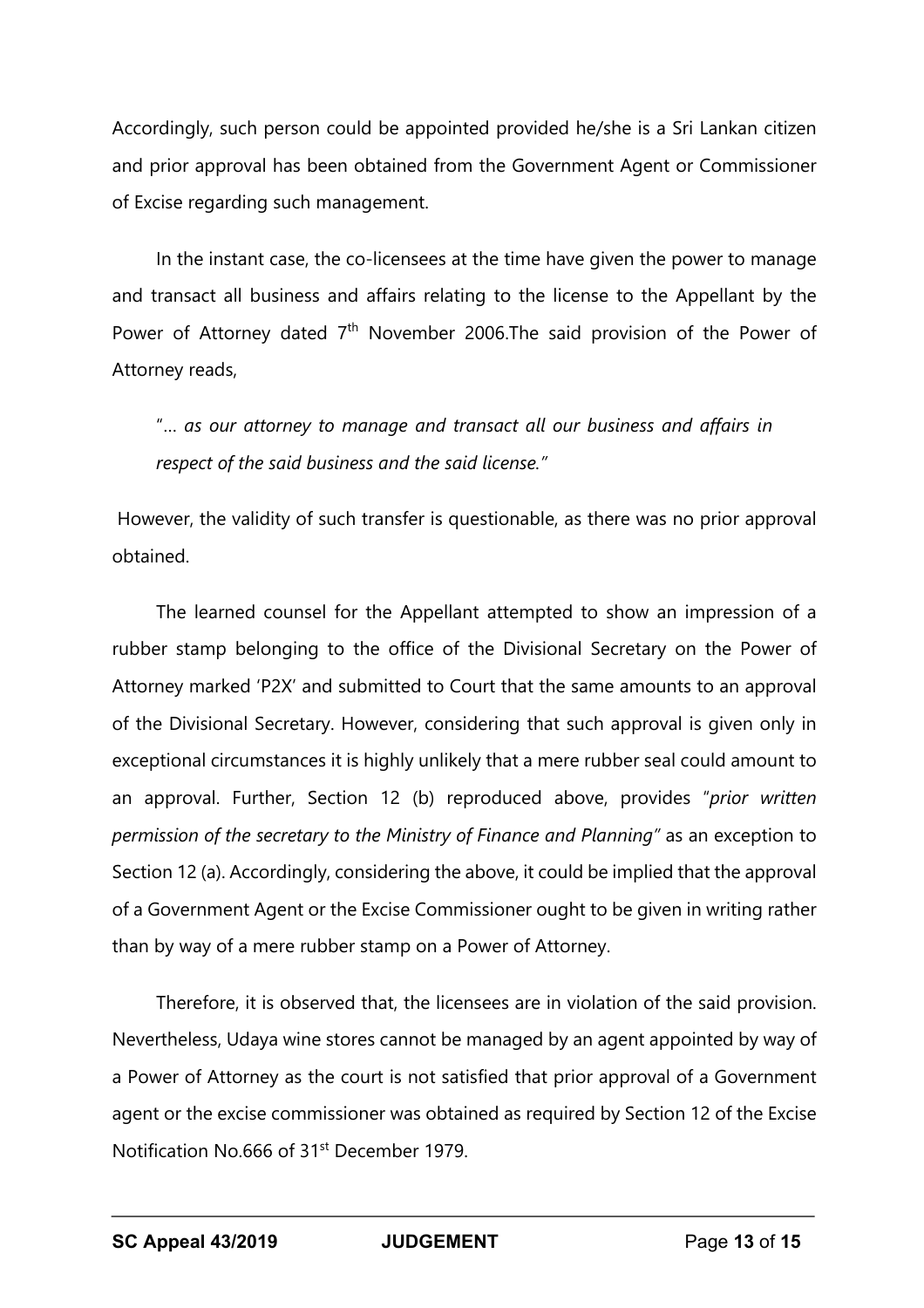Reverting to the question of law before this court as to the validity of the Power of Attorney, I will briefly recall the decision of the Court of Appeal in this regard.

The learned Judge of the Court of Appeal has briefly observed the question on the ability of the Appellant to make a claim on behalf of Liyanage Charitha among other claims addressed. Accordingly, as per the Order of the Court of Appeal the Appellant has failed to satisfy that he is the Power of Attorney holder of the Sole licensee as of 2014. Further, it has been highlighted that the fact that the Appellant was appointed the Power of Attorney holder for both Liyanage Udenis and Liyanage Charitha does not have a bearing on the case as the same will come to an end at the death of one grantor.

#### **Decision**

As discussed extensively, I agree with the Order of the Court of Appeal in observing that the Appellant is not the Power of Attorney holder of the Sole Licensee of Udaya wine stores and thus does not have the locus standi to proceed with the writ application.

The question of law that required the attention of this Court is as follows,

*"For the purpose of instituting the writ application, was not the said Power-of Attorney P2 remain, in spite of the demise of Liyanage Udeni Silva and which remained unrevoked by Liyanage Charitha. " (sic)*

The Power of Attorney 'P2' does not remain in force, in spite of the demise of Liyanage Udenis Silva, even though it remained unrevoked by Liyanage Charitha. This is given that the death of Liyanage Udenis Silva would automatically terminate the Power of Attorney issued by the two grantors, jointly in their capacity as co – licensees of the premises. Thus, even though it was not expressly revoked, the Power of Attorney would cease to exist at the death of one of the grantors. Accordingly, I answer the question of law raised in the negative.